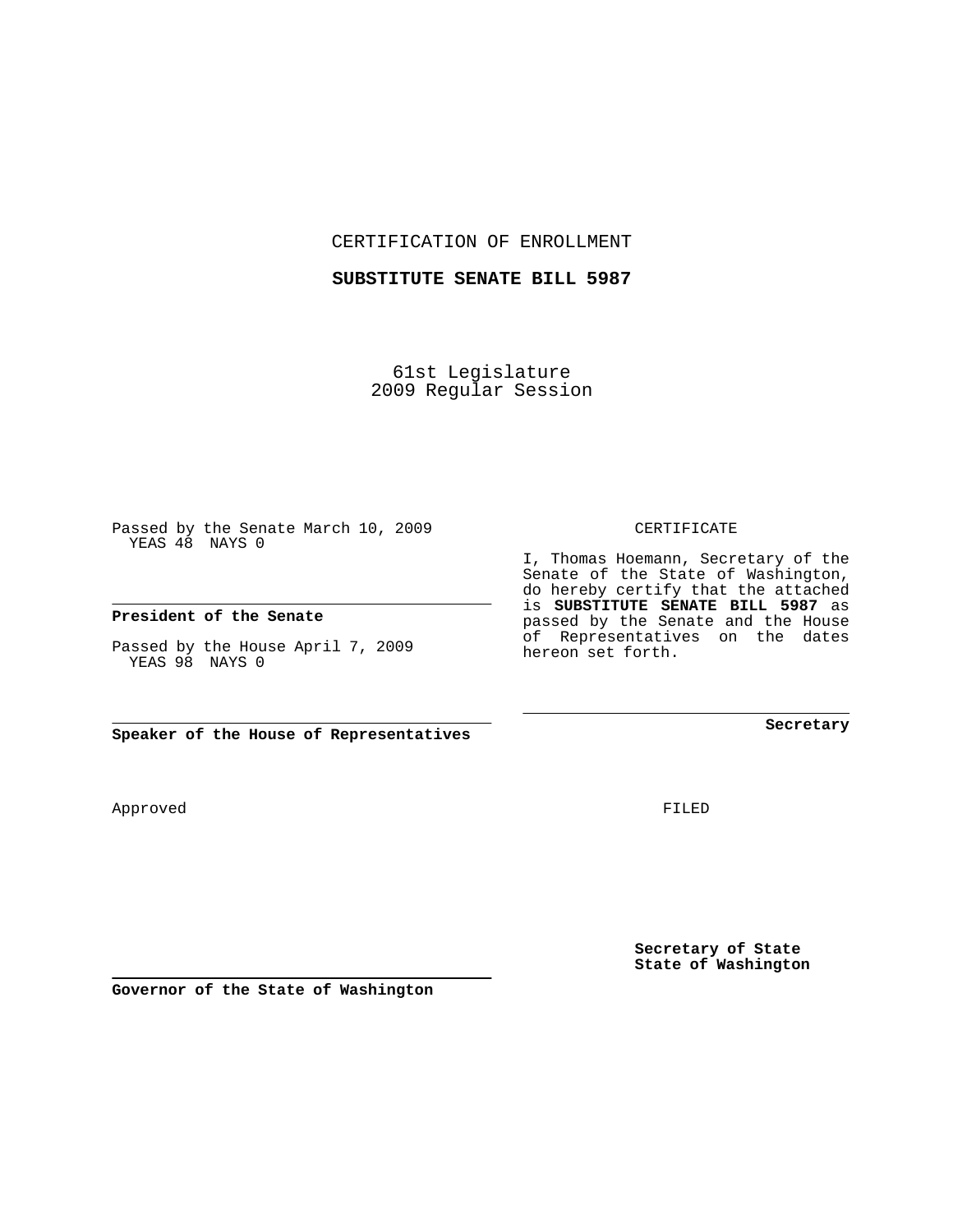## **SUBSTITUTE SENATE BILL 5987** \_\_\_\_\_\_\_\_\_\_\_\_\_\_\_\_\_\_\_\_\_\_\_\_\_\_\_\_\_\_\_\_\_\_\_\_\_\_\_\_\_\_\_\_\_

\_\_\_\_\_\_\_\_\_\_\_\_\_\_\_\_\_\_\_\_\_\_\_\_\_\_\_\_\_\_\_\_\_\_\_\_\_\_\_\_\_\_\_\_\_

Passed Legislature - 2009 Regular Session

## **State of Washington 61st Legislature 2009 Regular Session**

**By** Senate Human Services & Corrections (originally sponsored by Senators Regala, Hargrove, and Shin; by request of Department of Corrections)

READ FIRST TIME 02/25/09.

1 AN ACT Relating to department of corrections training; amending RCW 2 43.101.220; adding a new section to chapter 43.10 RCW; and creating a 3 new section.

4 BE IT ENACTED BY THE LEGISLATURE OF THE STATE OF WASHINGTON:

 5 NEW SECTION. **Sec. 1.** The intent of the legislature is that all 6 corrections personnel employed by the Washington department of 7 corrections are prepared to carry out the demands of their position 8 that they are likely to encounter during their daily duties. The 9 protection of the public, department employees, and inmates are a 10 primary reason to ensure that everyone is adequately trained and 11 knowledgeable in routine and emergency procedures.

12 To best carry out this mission it is necessary for the Washington 13 state department of corrections to have the authority, discretion, and 14 ability to design and conduct mandatory training that best meets the 15 needs of its changing offender population.

16 **Sec. 2.** RCW 43.101.220 and 2007 c 382 s 1 are each amended to read 17 as follows:

18 (1) The corrections personnel of the state and all counties and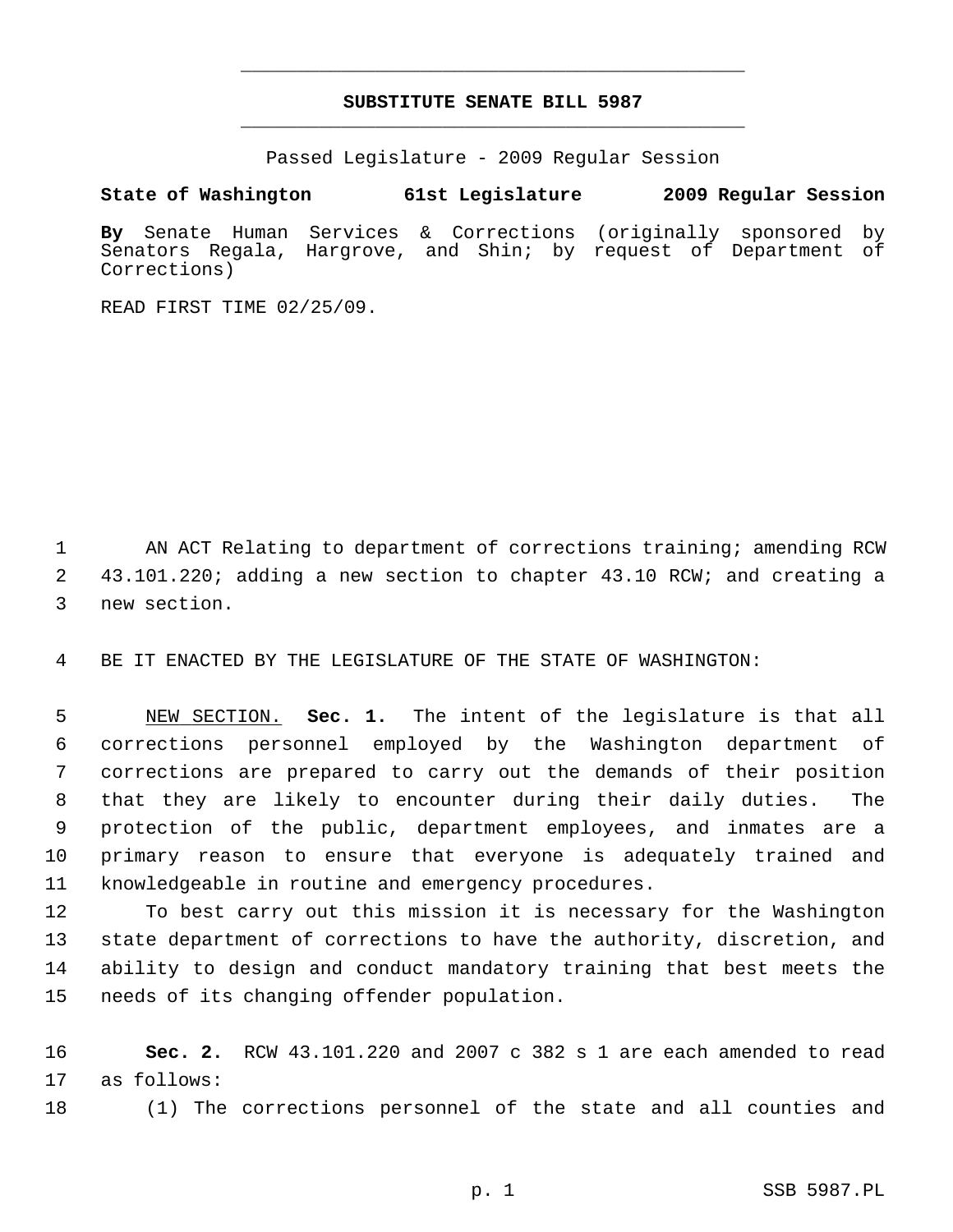1 municipal corporations initially employed on or after January 1, 1982, 2 shall engage in basic corrections training which complies with 3 standards adopted by the commission. The training shall be 4 successfully completed during the first six months of employment of the 5 personnel, unless otherwise extended or waived by the commission, and 6 shall be requisite to the continuation of employment.

 7 (2) The commission shall provide the training required in this 8 section, together with facilities, supplies, materials, and the room 9 and board for noncommuting attendees.

 (3)(a) Subsections (1) and (2) of this section do not apply to the Washington state department of corrections prisons division. The Washington state department of corrections is responsible for 13 identifying training standards, designing curricula and programs, and providing the training for those corrections personnel employed by it. 15 In doing so, the secretary of the department of corrections shall consult with staff development experts and correctional professionals both inside and outside of the agency, to include soliciting input from labor organizations.

 (b) The commission and the department of corrections share the responsibility of developing and defining training standards and providing training for community corrections officers employed within the community corrections division of the department of corrections.

23 NEW SECTION. **Sec. 3.** A new section is added to chapter 43.10 RCW 24 to read as follows:

25 (1) All new corrections personnel employed by the Washington state 26 department of corrections shall, within a period to be determined by 27 the secretary of the department of corrections, successfully complete 28 core training requirements prescribed or obtain a waiver or extension 29 of the core training requirements from the secretary.

30 (2) Within a period to be determined by the secretary of the 31 Washington state department of corrections after completion of the core 32 training requirements of this section, corrections personnel employed 33 by the department shall successfully complete all remaining 34 requirements for career level certification prescribed by the secretary 35 applicable to their position or rank, or obtain a waiver or extension 36 of the career level training requirements from the secretary.